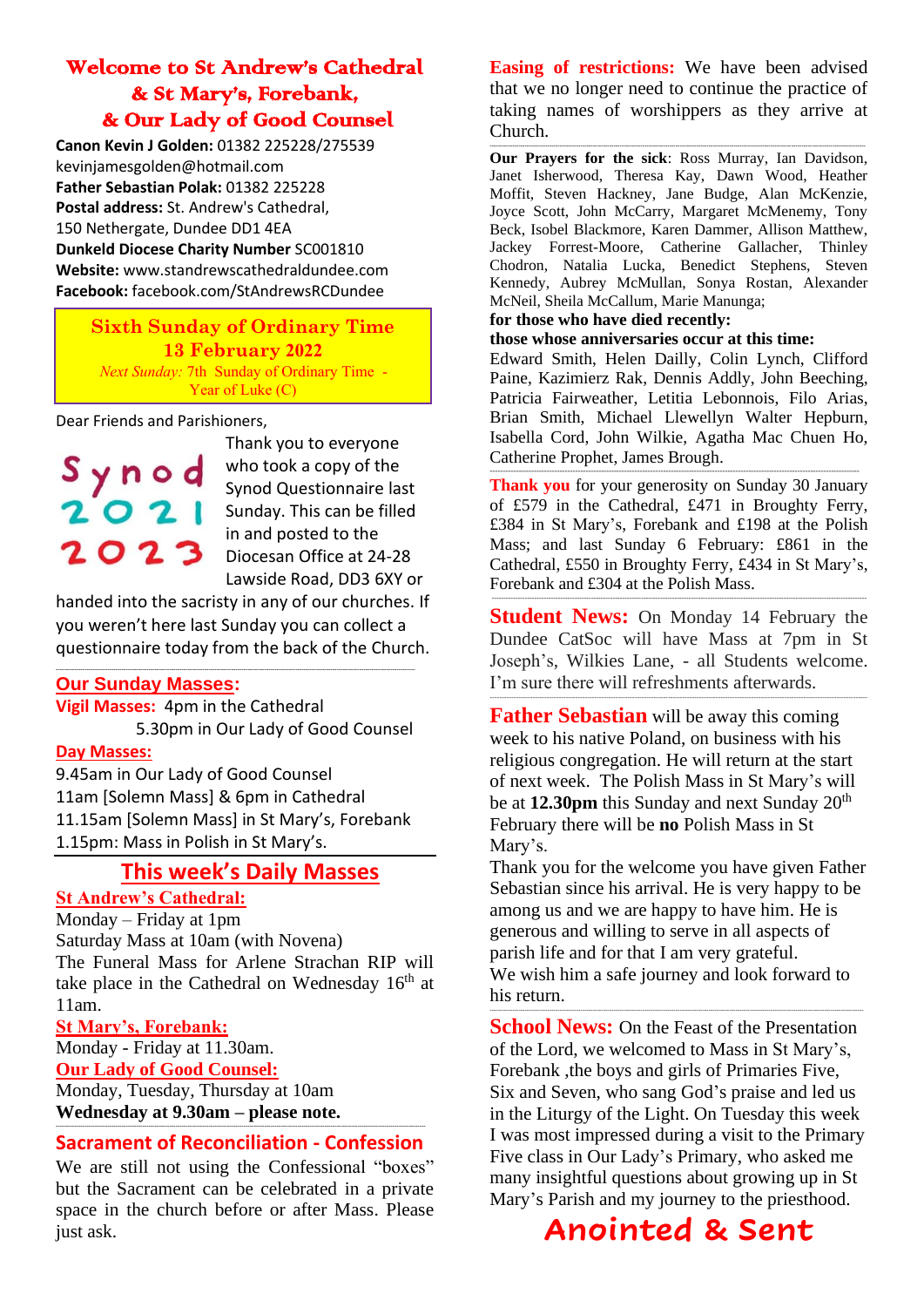During Holy Communion at the 9.45am Mass at Our Lady of Counsel the past two Sundays, a meditative refrain has been sung by our Cantor, Anna. The words of this piece are profound and the sentiments are a reflection of the Procession that is making its way toward the Eucharistic Table, the Altar. The words read:

## *We are the Body of Christ, broken and poured out, promise of life from death. We are the Body of Christ.*

The timeliness of this refrain has not been lost on me in these days, when the Holy Father is calling us to be more "synodal", more "together" in our approach to the Church. These words have great authority, as they echo St Paul in a text from Corinthians which we proclaimed recently at Sunday Mass – *You together are Christ's body and individually parts of it.* St Augustine, writing about the moment when the consecrated elements are raised up in the Liturgy of the Eucharistic Prayer for all to see, exclaims to his people: *Behold what you are, become what you receive!*

**What are we at that moment?** We are a gathered people, and a journeying, processing people, already immersed into Christ through the first of the seven Sacraments, plunged at that Baptismal moment into the mystery of his dying and rising, *going down into the tomb with him,* as Paul says, and rising up with him to new life. No wonder many of the Baptismal fonts in the early church were actually tomb-shaped! In some parts of the world today, even in the Catholic tradition, there is the practice of Baptism by full immersion of the person, such powerful symbolism.



This moment of Baptism marks the beginning of the Christian pilgrimage and adventure, the

person being overshadowed by the Holy Spirit as he or she continues on life's journey. Now they are made able to call God *Our Father* in the midst of Church community, becoming part of the *Priestly People* of Jesus…. what dignity, what calling, what empowerment!

Perhaps part of the synodal reflection will help us appreciate more our Baptismal experience, even though many of us don't actually remember it happening! For most of us, it was a decision made in love by our parents: in truth, whatever their motivation behind presenting us for Baptism, it was the opening of the door of faith and sacramental life, making us into what St Peter call in his letter *living stones* in the building of the spiritual home.

It is always lovely to be present at a Baptism celebration: and all the Christians who are there (whether they realise it or not!) are not there simply as spectators, looking upon a ceremony that is essentially happening to someone else; no they are all in some way "sponsors" of the one being baptised. The ceremony of course reaches a high point in the actual pouring of water, but the celebration of this Sacrament also includes the anointing with two oils: one is a simple blessed olive oil and the other is an olive oil which has been solemnly consecrated, and with perfume mixed into it.

Olive oil, which many of us use daily without a second thought, and of which we have our favourite brands, has a long and illustrious history. The ancient Greeks believed that the human race received the olive tree as a gift from Athena, the goddess of wisdom. It was thought to confer wisdom, power and strength, and indeed, these words are found on the prayer of blessing over the oil. Jesus and his followers lived in a world where olive oil was used as medicine and food.

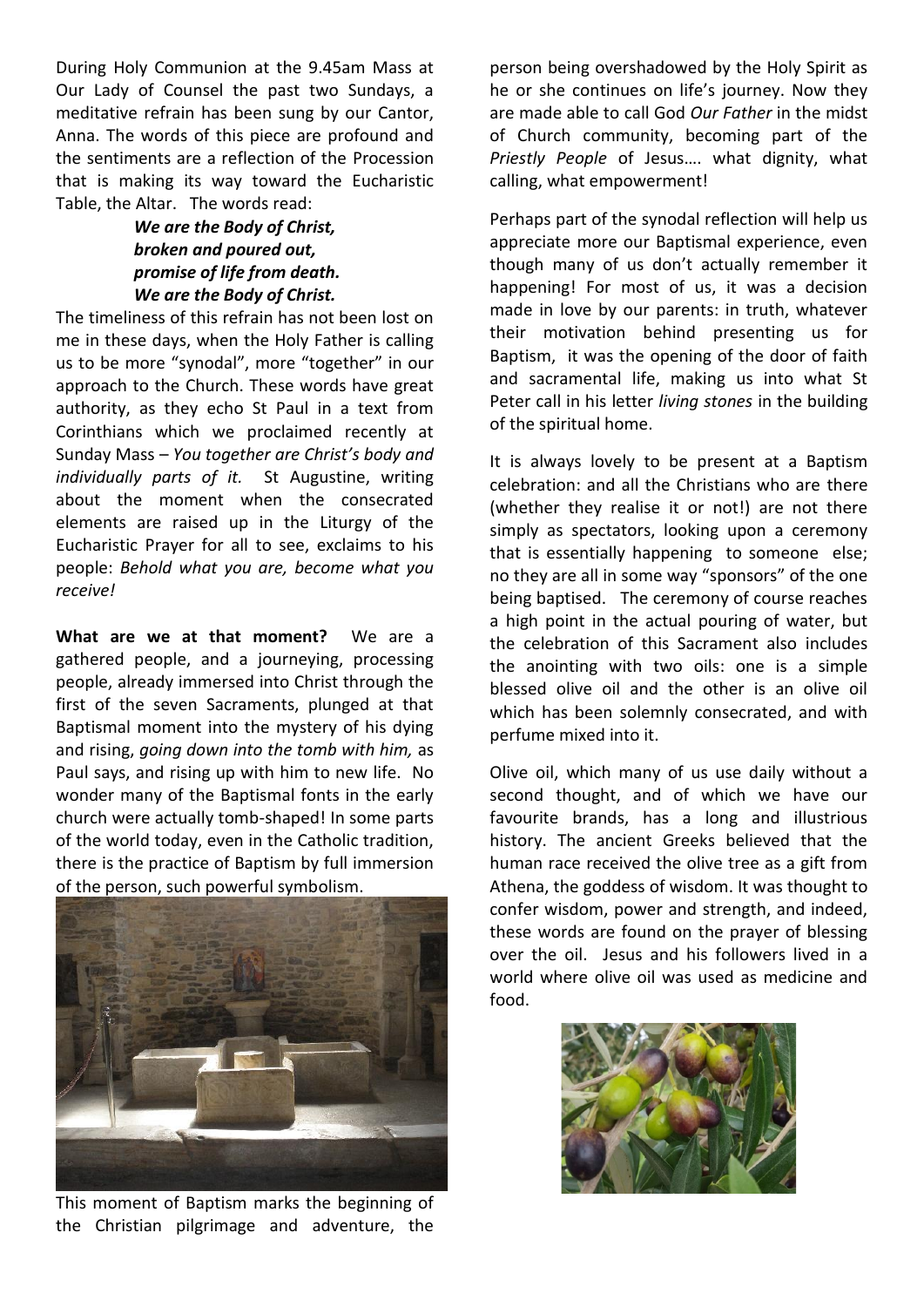The use of olive oil found a place even in the earliest Baptismal rites, because the inherent strengthening properties of this oil made it a natural symbol for the catechumen ( i.e. the person to be baptised) to help the struggle against evil powers. The oil continues to feature in the ritual, before the pouring of the blessed water, to be a external sign of the preparation for the baptised person being an agent of Christ's divine love and grace in a world which often seems resistant to these gifts.

In contemporary experience, perhaps the best association for understanding the symbolic meaning of the sacramental oil is in the ways oils are generally used for comforting, calming and healing today: oil protects the skin, sooths it and aids healing. The Bishop blesses the Baptismal oil at the Annual Holy Week celebration Mass known of as *The Mass of Chrism,* but actually at that Mass it is not only the Chrism oil which is consecrated, but oil for the anointing of the sick is also blessed, as is a separate baptismal preparation oil, known as the Oil of Catechumens. When the Bishop blesses that oil, he prays that it will strengthen those who are about to be baptised. At the liturgy of the three oils in our Cathedral, after each blessing prayer is complete, the oil is held up for everyone to see and our Cantor, Daniel, announces the oil and invites our joyful sung refrain, *Thanks be to God, Thanks be to God.*



The second anointing with oil at the ceremony of Baptism, that of Sacred Chrism takes place after the pouring of the water. It is a ritual

action which takes only around thirty-seconds, but it is a gesture packed with meaning: the words as the gesture is ritually performed are among the most powerful in our liturgical celebrations: *As Christ was anointed priest, prophet and king, so may you live always as a member of his body, sharing everlasting life.*

Why am I writing all this? Well, it's that bit about being made a *member of his body*: it takes me back to the Communion refrain I mentioned at the start of this piece. This time of synodality, of everyone being called to witness, reflect, speak and listen …..the rationale for all this is found in our Baptismal experience. The synodal journey is an invitation to us to raise our Baptismal awareness once more, the grasping of this awareness being one of the qualities we'll need in order to be ready to engage together as the Holy Father asks us. He is bringing to the forefront of our Catholic experience the far reaching vision of the Second Vatican Council, and indeed the wisdom enshrined in the Catechism of the Church, which, incidentally, devotes around 70 paragraphs to the subject of Baptism, and I guess you could multiply that number several times if you count the many references to Baptism throughout the texts of the Catechism!

I leave you with just one quote which reminds us of our universality in the Church and that we are indeed, as is sung, *the Body of Christ*.

"From the Baptismal font is born the one People of God of the New Covenant, which transcends all the natural or human limits of nations, cultures, races, and sexes: 'For by one Spirit we were all baptised into one body' [1 Corinthians 12:13].

 *(Catechism Paragraph 1267)*

------------------------------------------------------------------------------------------- *A Synod Facilitators' event is being held at St Mary's, Forebank Hall, the Pastoral Centre, on Saturday 19 February from 10.30am until 1.30pm. I will be leading part of this event. Would you like to come along and take part? Please let me know if so. Kevin*

### WORLD DAY OF PRAYER - Friday 4 march

*----------------------------------------------------------------------------------------------*

The Cathedral and Broughty Ferry services will be at 2.30pm that day. Full details next week. **-------------------------------------------------**

# **An Evening of Sacred Music with the Cecilian Choir at St Andrew's Cathedral on Tuesday 29 March at 7.30pm.** *All welcome*

This event marks the Tayside Organists' Society President's Evening for the choir's Musical director Sheriff Kevin Veal. It will be a most enjoyable experience, and uplifting to hear the choir sing again. Please come along and join us.